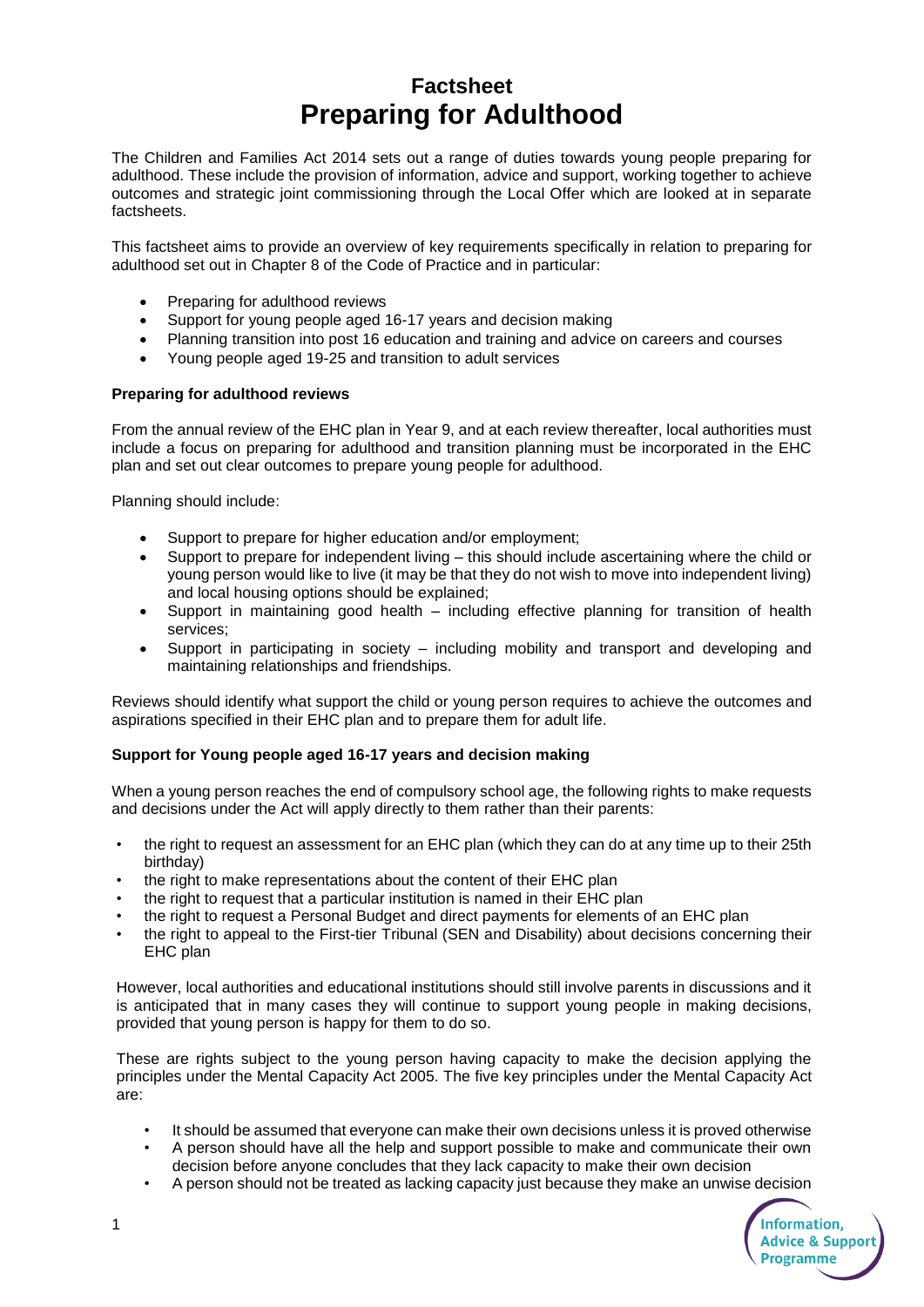- Actions or decisions carried out on behalf of someone who lacks capacity must be in their best interests
- Actions or decisions carried out on behalf of someone who lacks capacity should limit their rights and freedom of action as little as possible

If a young person lacks capacity (applying the test in section 2 of the MCA 2005) to make a particular decision, that decision can be taken by a representative on their behalf. The representative will be a deputy appointed by the Court of Protection, or a person who has a lasting or enduring power of attorney for the person. It will be relatively rare for a disabled young person to have a representative.

The Special Educational Needs and Disability Regulations 2014 provide that where the young person does not have a representative, the decision can be taken by the young person's parent on their behalf. This is a specific provision which relates to particular decisions which need to be made under Part 3 of the Children and Families Act 2014 and does not extend to other decisions under the Mental Capacity Act 2005. In effect, this gives parents of disabled young people who lack capacity greater rights to make decisions about their education than in other areas of their lives.

#### **Planning transition into post 16 education and training and advice on careers and courses**

Transition planning and consideration of post 16 education should start in Year 9 and the plans should be reviewed and made more detailed at each review.

Support during this time should include access to:

- Independent Careers Advice
- High Quality Study programmes
- Pathways to employment to include access to work-based learning such as apprenticeships, traineeships and supported internships

Young people with EHC plans should have access to packages of support across five day weeks which should include a full package of provision and support across education, health and care and include activities such as volunteering or work experience.

## **Transition Assessments**

Once the Care Act 2014 comes into force in April 2015, local authorities must carry out transition assessments for adult care and support where there is significant benefit to a young person or their carer in doing so and they are likely to have needs for care and support after turning 18. Transition assessments must involve the young person and anyone else they want to involve in the

assessment. They must also include the outcomes, views and wishes that matter to the young person – much of which will already be set out in their EHC plan.

Transition assessments for adult care and support must consider:

- current needs for care and support
- whether the young person is likely to have needs for care and support after they turn 18, and
- if so, what those needs are likely to be and which are likely to be eligible needs.

Local authorities can meet their statutory duties around transition assessment through an annual review of a young person's EHC plan that includes the above elements.

Having carried out a transition assessment, the local authority must give an indication of which needs are likely to be regarded as eligible needs so the young person understands the care and support they are likely to receive once children's services cease. Where a young person's needs are not eligible for adult services, local authorities must provide information and advice about how those needs may be met and the provision and support that young people can access in their local area. Local authorities should ensure this information is incorporated into their Local Offer.

Where a transition assessment identifies needs that are likely to be eligible, local authorities should consider providing an indicative Personal Budget so that young people have an idea of how much funding might be available to meet their care and support needs when they enter the adult system.